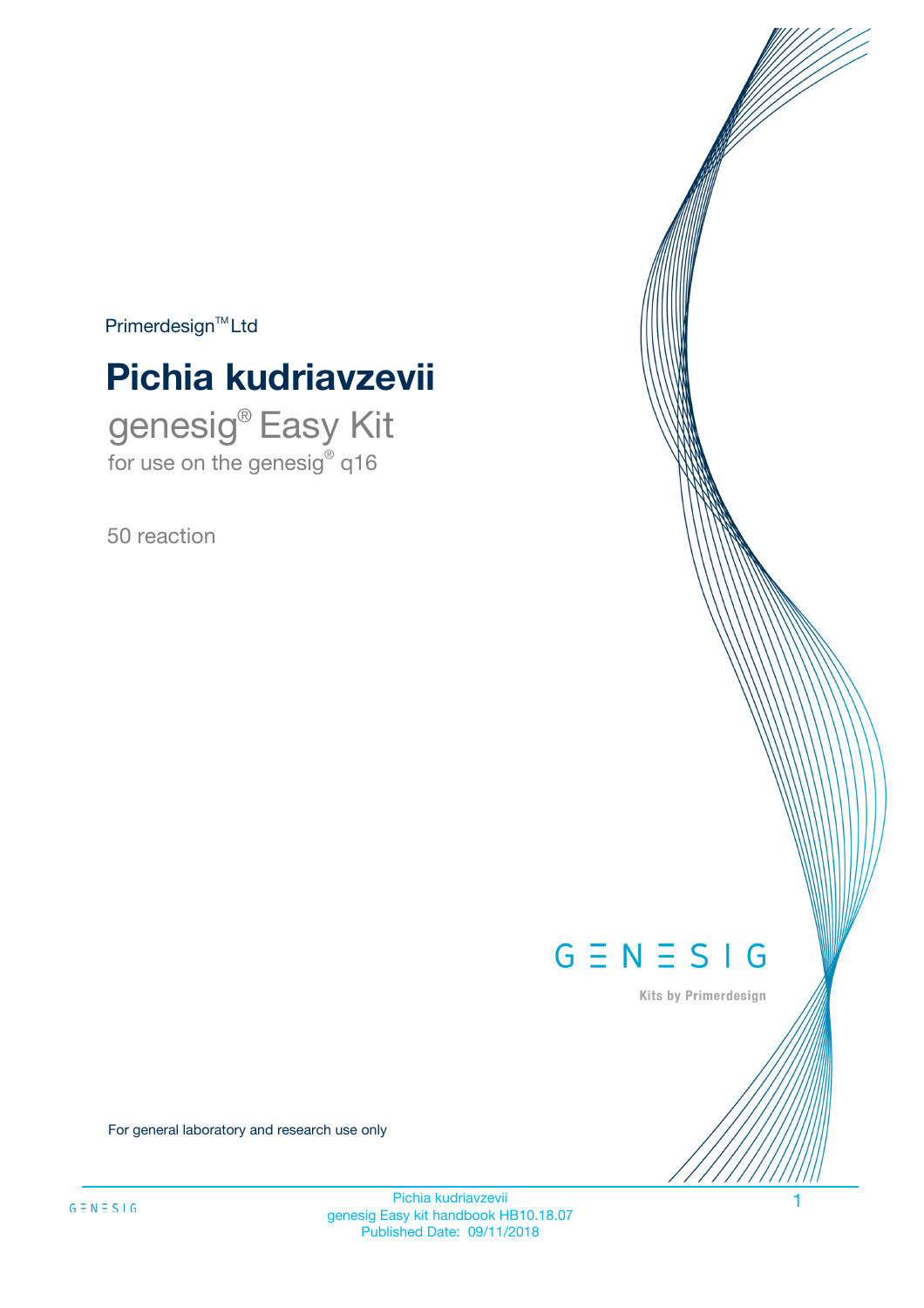# genesig® Easy: at a glance guide

#### **For each DNA test**

| Component                   | <b>Volume</b> | Lab-in-a-box pipette |  |
|-----------------------------|---------------|----------------------|--|
| P.kudriavzevii reaction mix | 10 µl         |                      |  |
| <b>Your DNA sample</b>      | 10 µl         |                      |  |

#### **For each positive control**

| Component                   | Volume          | Lab-in-a-box pipette |  |
|-----------------------------|-----------------|----------------------|--|
| P.kudriavzevii reaction mix | 10 <sub>µ</sub> |                      |  |
| Positive control template   | 10 <sub>µ</sub> |                      |  |

#### **For each negative control**

| Component                   | <b>Volume</b>   | Lab-in-a-box pipette |  |
|-----------------------------|-----------------|----------------------|--|
| P.kudriavzevii reaction mix | 10 <sub>µ</sub> |                      |  |
| <u>Water</u>                | 10 <sub>µ</sub> |                      |  |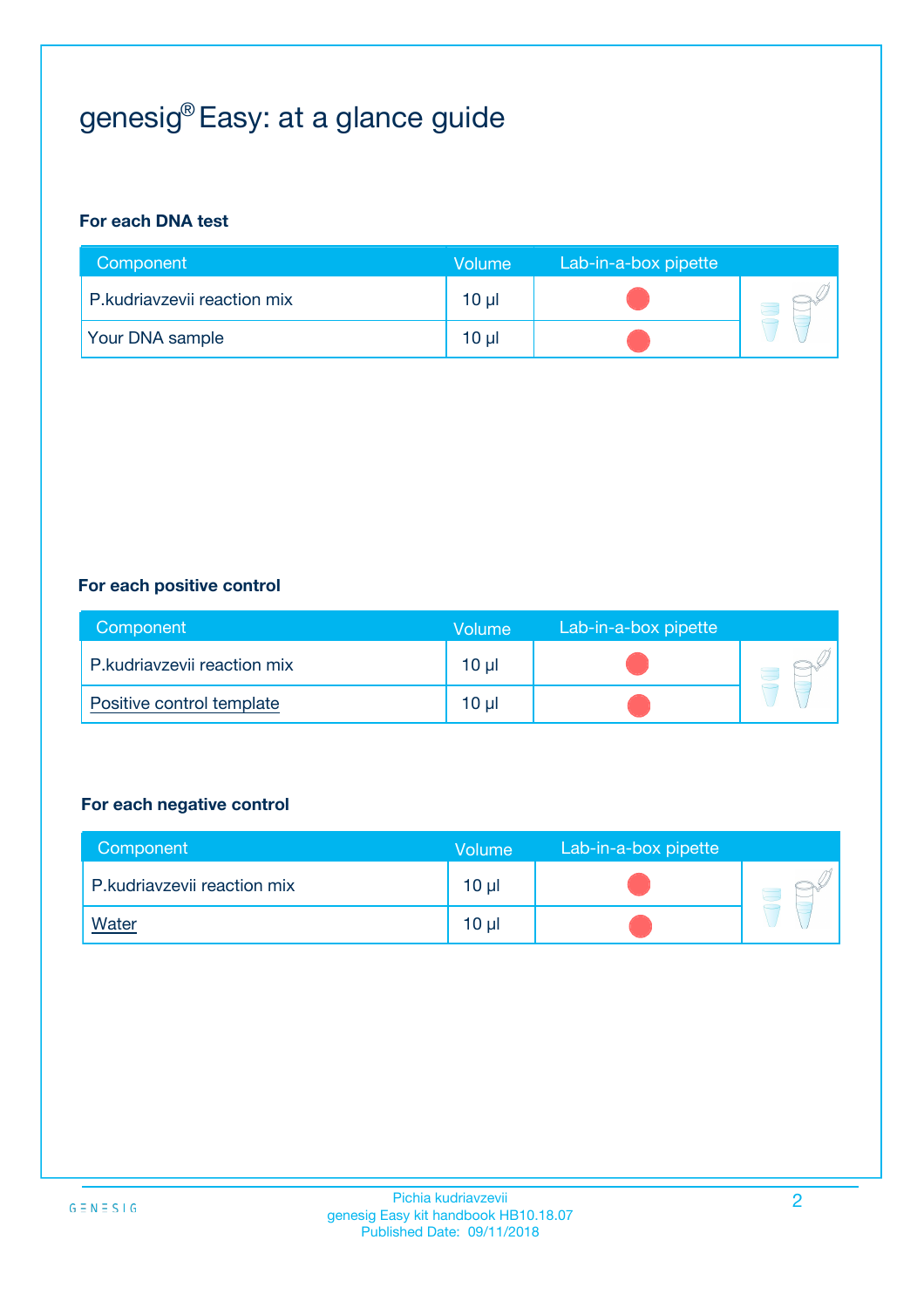# Kit Contents



## Reagents and equipment to be supplied by the user

#### **genesig® q16 instrument**

#### **genesig® Easy Extraction Kit**

This kit is designed to work well with all processes that yield high quality RNA and DNA but the genesig Easy extraction method is recommended for ease of use.

#### **genesig® Lab-In-A-Box**

The genesig Lab-In-A-Box contains all of the pipettes, tips and racks that you will need to use a genesig Easy kit. Alternatively if you already have these components and equipment these can be used instead.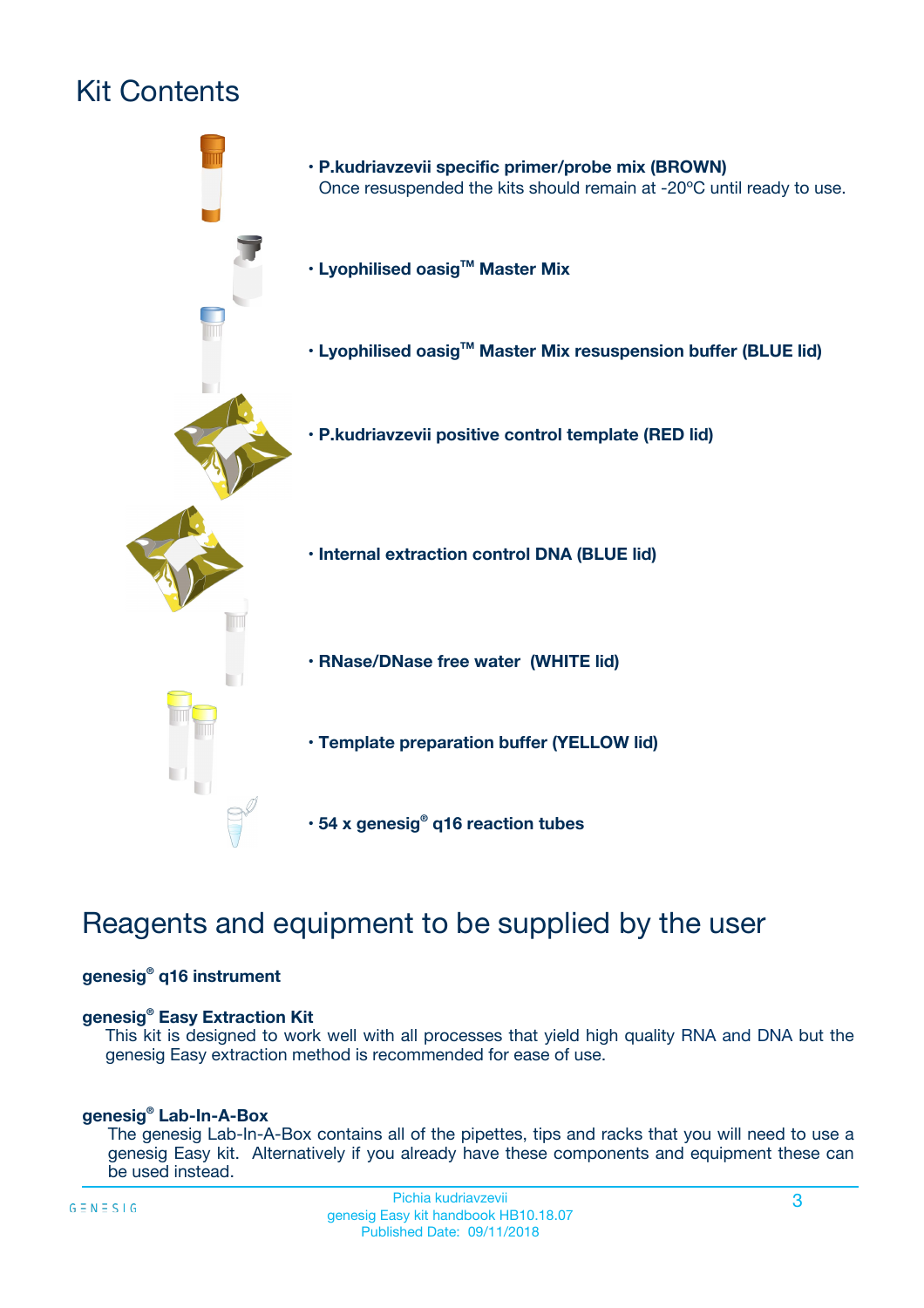## Step-by-step guide

### 1. Create your reaction mix



Use the blue pipette to transfer 500µl**\*** of the oasig Master Mix resuspension buffer into the tube of lyophilised oasig Master Mix and mix well by gently swirling. Then transfer all of that master mix into the brown tube labelled P.kudriavzevii primers/probe.

**\***Transfering 525µl of the oasig Master Mix resuspension buffer to your oasig Master Mix (instead of the 500µl recommended above) will enable you to take full advantage of the 50 reactions by accounting for volume losses during pipetting. In order to do so with the genesig Easy fixed volume pipettes use 1x blue, 2x red and 1x grey pipettes to make the total volume. Please be assured that this will not adversely affect the efficiency of the test.

Cap and shake tube to mix. A thorough shake is essential to ensure that all components are resuspended. **Failure to mix well can produce poor kit performance.**

Leave to stand for 5 minutes. Now your reaction mix is ready to use.

Store the reaction mix in the freezer from hereon.

#### Top tip

- Ensure that the reaction mix is mixed thoroughly before each use by shaking.
- Once resuspended do not expose genesig Easy kit to temperatures above -20°C for longer than 30 minutes at a time.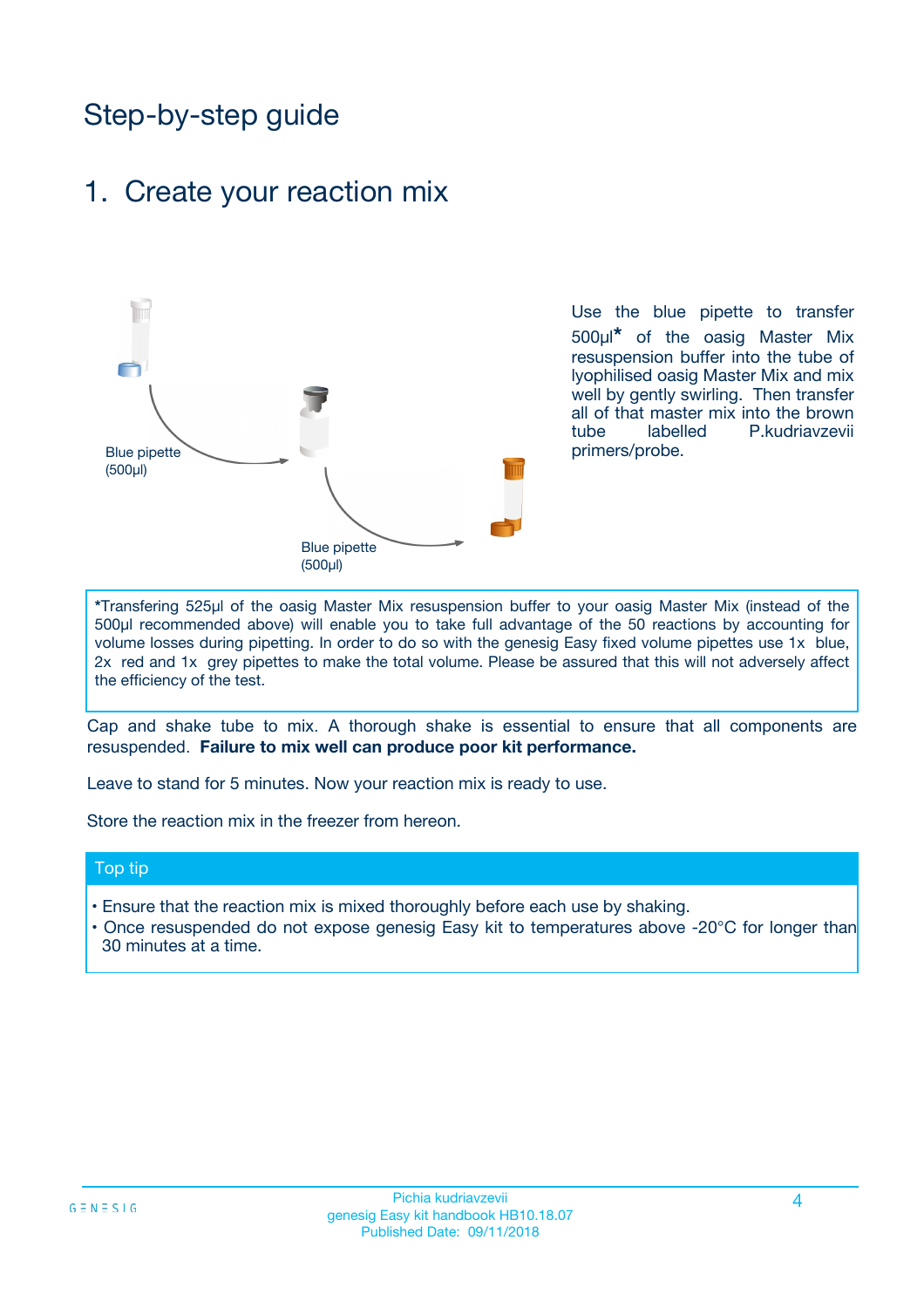# 2. Internal extraction control



Use the blue pipette to transfer 1000µl (2 x 500µl) of template preparation buffer into the Internal Extraction Control DNA tube. Cap and shake tube to mix.

Your kit contains Internal Extraction Control DNA. This is added to your biological sample at the beginning of the DNA extraction process. It is extracted along with the DNA from your target of interest. The q16 will detect the presence of this Internal Extraction Control DNA at the same time as your target. This is the ideal way to show that your DNA extraction process has been successful.

#### **If you are using an alternative extraction kit:**

Use the red pipette to transfer 10µl of Internal Extraction Control DNA to your sample **after** the lysis buffer has been added then follow the rest of the extraction protocol.

#### **If you are using samples that have already been extracted:**

Use the grey pipette to transfer 5µl of Internal Extraction Control DNA to your extracted sample.

## 3. Add reaction mix to all reaction tubes



For every reaction to be run, use the red pipette to add 10µl of your P.kudriavzevii reaction mix to every tube.

#### Top tip

- Always pipette the reaction mix directly into the bottom of the tube.
- You can label the tube lids to aid your reaction setup but avoid labelling tube sides.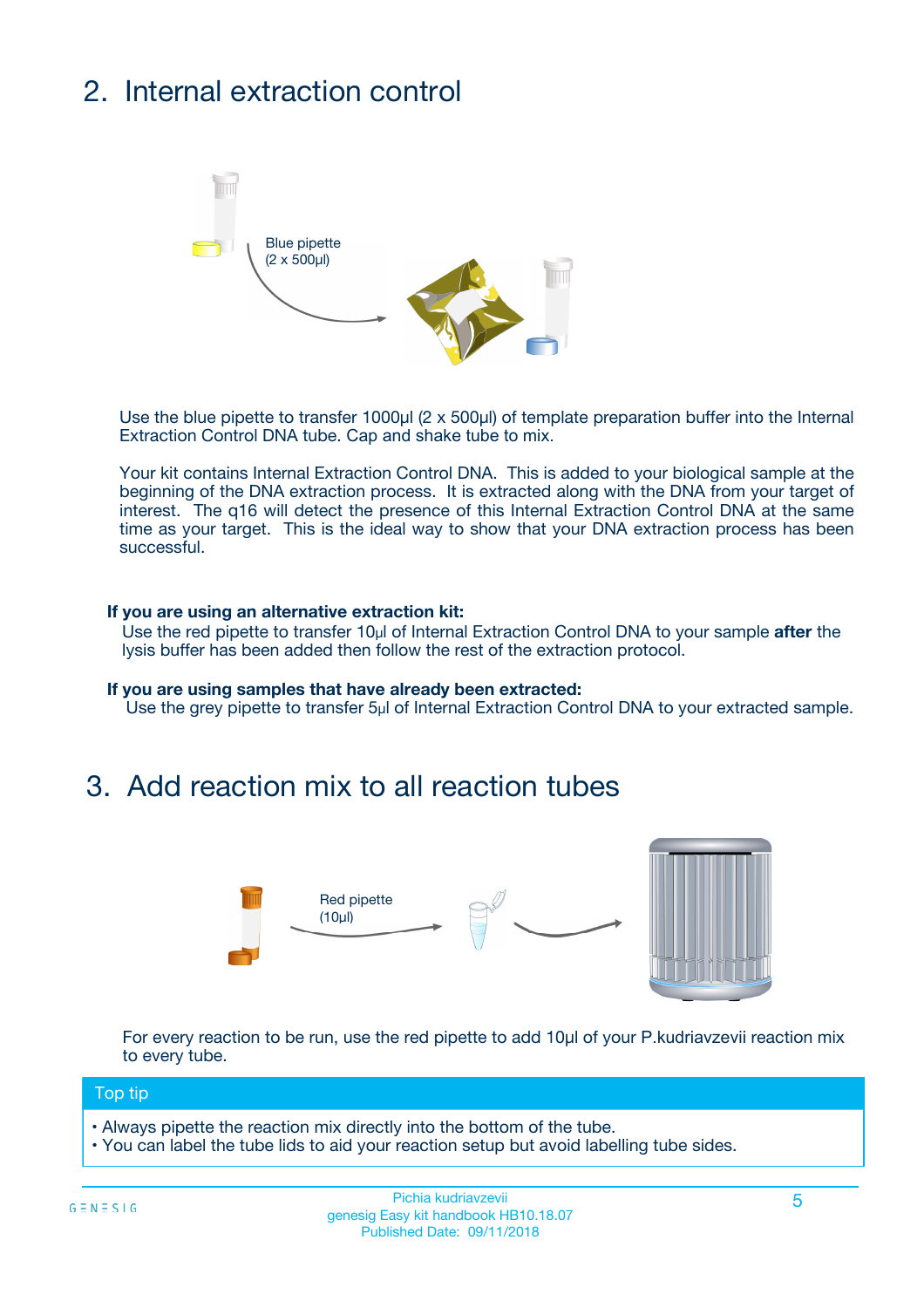## 4. Negative control



For each test you will require a negative control. Instead of DNA, water is used. This sample should typically prove negative thus proving that all of your positive samples really are positive.

To create a negative control reaction simply use the red pipette to add 10µl of the water to the required reaction tubes. Close these tubes after adding the water.

Because some genesig kit targets are common in the environment you may occasionally see a "late" signal in the negative control. The q16 software will take this into account accordingly.

#### Top tip

**•** Always add the water to the side of the tube to reduce the introduction of bubbles.

### 5. Set up a test



For each sample you wish to analyse, use the red pipette to add 10µl of your DNA sample to the required reaction tubes. Close these tubes after adding the sample. Always change pipette tips between samples.

#### Top tip

**•** Always add the DNA sample to the side of the tube to reduce the introduction of bubbles.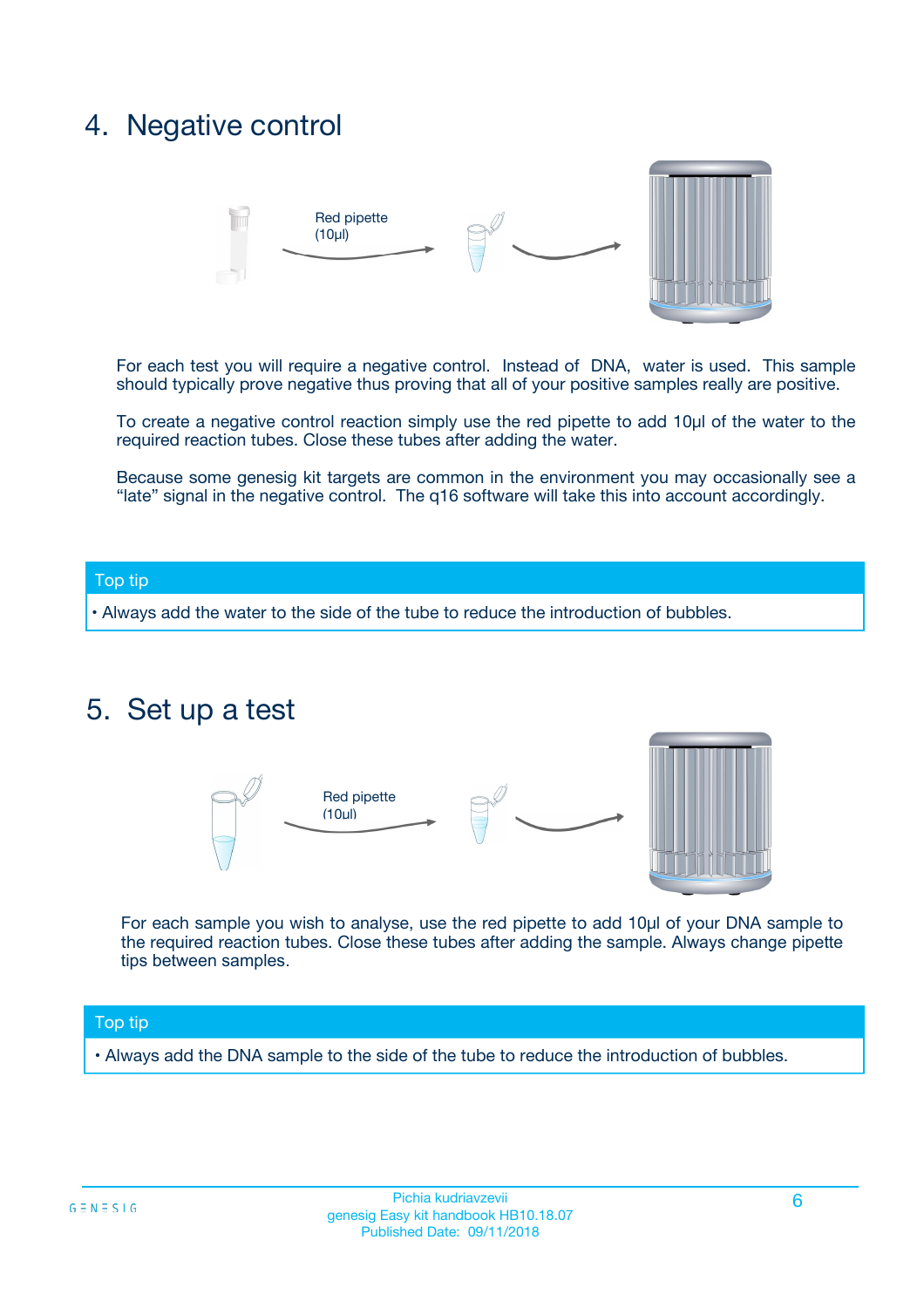## 6. Positive control



Use the blue pipette to transfer 1000µl (2 x 500µl) of template preparation buffer into the positive control template tube. Cap and shake tube to mix.

Each time you run a test you will require a positive control. This is a small portion of DNA from your target of interest. It serves two purposes:

1. It will always test positive so it shows that everything is working as it should be.

2. The q16 software knows how much DNA is present in the positive control. So it can automatically compare your sample of interest with the positive control to calculate the amount of target DNA in your sample.

To create a positive control reaction, simply use 10µl of the positive control instead of your DNA sample.



Take great care when setting up your positive control. The positive control template has the potential to give you a false positive signal in your other samples. Set positive controls up last after all other sample tubes are closed. Always change pipette tips between samples. You may even choose to set up positive controls in a separate room.

#### Top tip

**•** Always add the positive control to the side of the tube to reduce the introduction of bubbles.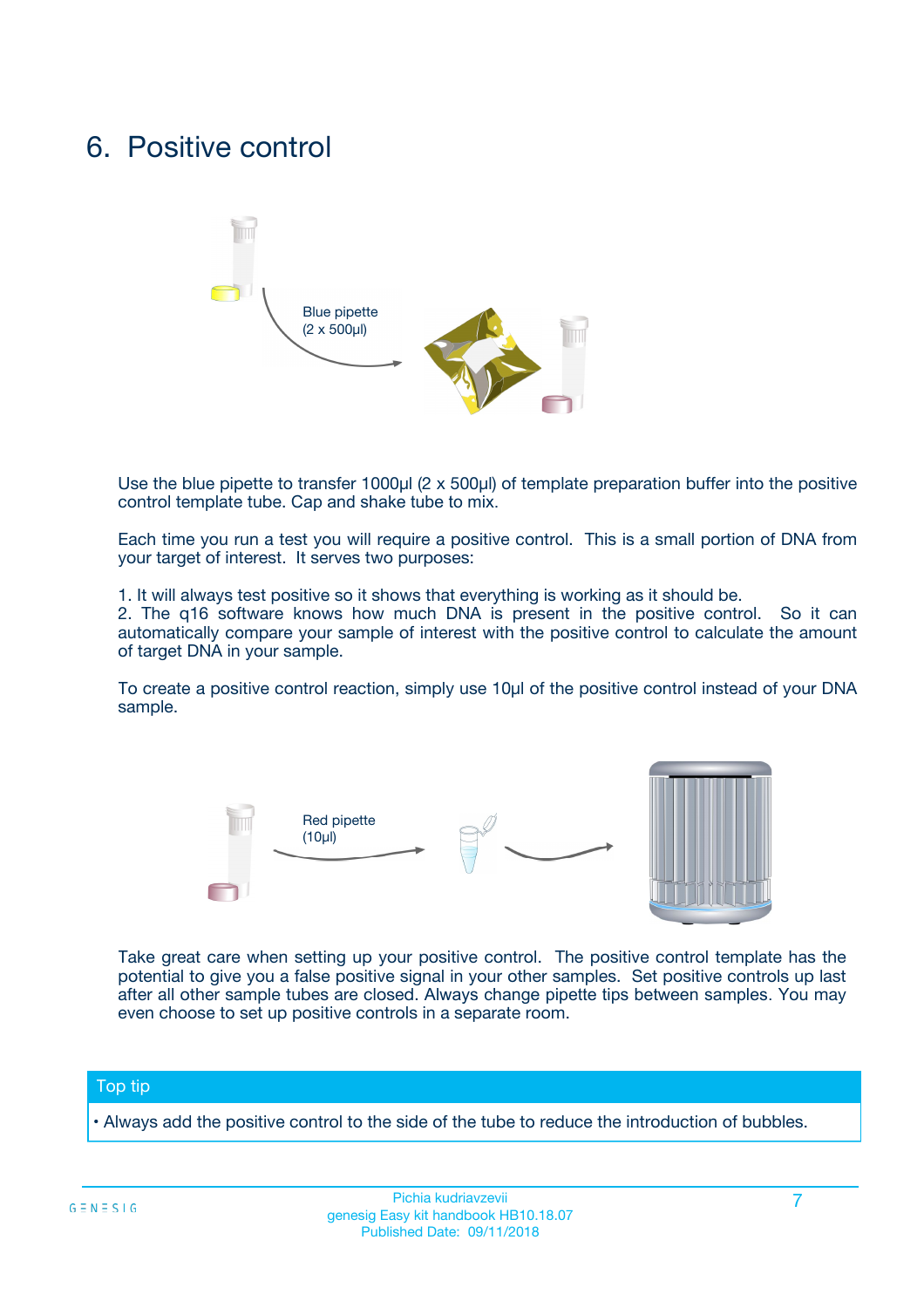# 7. Running the test

Place the tubes into the correct positions in your q16 as defined by the software, this may include positioning of empty tubes to ensure that the q16 lid is balanced. The run can then be started.

| genesig q16 PCR software - 1.2                                               |                                     | $\Box$                                                                                  |
|------------------------------------------------------------------------------|-------------------------------------|-----------------------------------------------------------------------------------------|
| Unsaved (New Experiment 2<br>$\vert \cdot \vert$<br><b>Open Experiments:</b> | <b>D</b> Open<br>Save<br>$\Box$ New | Save As<br><b>C</b> Close<br>$G \equiv N \equiv S \mid G$<br><b>&amp; Configuration</b> |
| Setup<br><b>Results</b><br><b>Stages:</b>                                    |                                     |                                                                                         |
| <b>Notes</b>                                                                 | Samples                             | <b>Tests</b>                                                                            |
| <b>Name and Details</b>                                                      | Color<br>Name                       | Note<br>Color<br>Note<br>Name                                                           |
| New Experiment 2017-10-26 11:06                                              | Sample 1                            | 条<br>علي<br>Test 1                                                                      |
| Kit type: genesig® Easy Target Detection kit                                 | Sample 2                            |                                                                                         |
| Instrument Id.:                                                              | Sample 3                            | $\qquad \qquad \blacksquare$<br>$\qquad \qquad \blacksquare$                            |
| Run Completion Time:                                                         | Sample 4                            |                                                                                         |
| <b>Notes</b>                                                                 | Sample 5<br>A<br>v                  | $\triangle$<br>4<br>$\oplus$<br>₩                                                       |
| <b>Well Contents</b>                                                         |                                     | <b>Run</b>                                                                              |
| Pos.<br>Test                                                                 | Sample                              | <b>Run Status</b>                                                                       |
| Test 1<br>-1                                                                 | <b>Negative Control</b>             | $\blacktriangle$                                                                        |
| $\overline{2}$<br>Test 1                                                     | <b>Positive Control</b>             |                                                                                         |
| $\overline{\mathbf{3}}$<br>Test 1                                            | Sample 1                            | Show full log                                                                           |
| Test 1<br>$\overline{4}$                                                     | Sample 2                            |                                                                                         |
| 5<br>Test 1                                                                  | Sample 3                            | <b>Run Control</b>                                                                      |
| 6<br>Test 1                                                                  | Sample 4                            |                                                                                         |
| $\overline{7}$<br>Test 1                                                     | Sample 5                            |                                                                                         |
| 8                                                                            |                                     | $\triangleright$ Start Run<br>Abort Run                                                 |
| <b>JOD FURTY TUDE TO BUILDED IN</b>                                          |                                     | $\overline{\mathbf{v}}$                                                                 |

#### Top tip

- Before loading tubes into the q16, check for bubbles! Flick the bottom of the tubes to remove any bubbles that may have formed during the test setup.
- Apply centrifugal force with a sharp wrist action to ensure all solution is at the bottom of the reaction tube.
- When repeating a test you can use a previous file as a template by clicking 'open' then selecting File name > Files of Type > Experiment file as template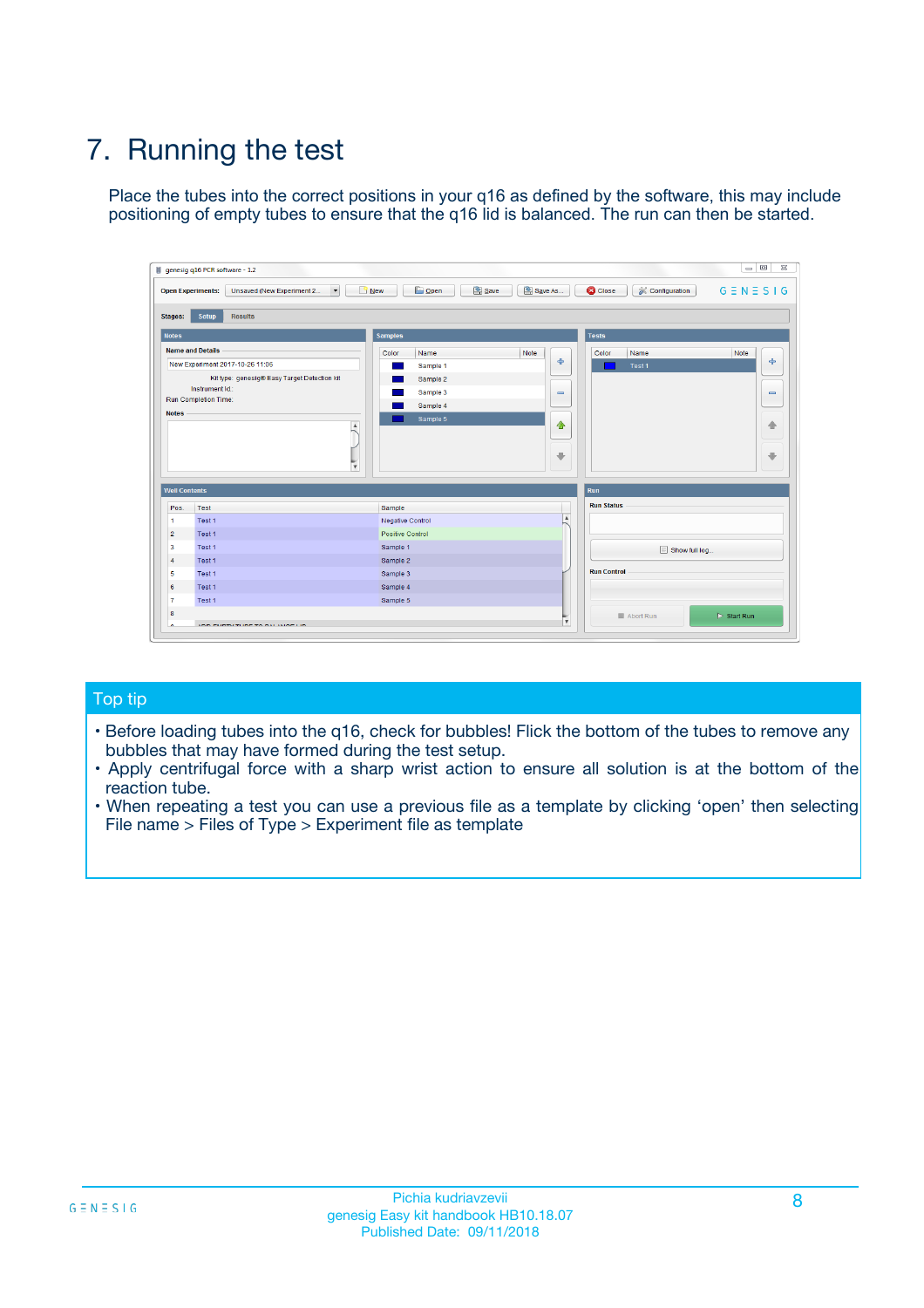## What do my results mean?

Analysis of your data is carried out automatically by the genesig q16. The following information is designed to help you fully understand a result or to troubleshoot:

### "Positive"

#### **Explanation**

Your sample has produced a positive result. Your target of interest is present and you can use the reported quantity.

"Negative"

#### **Explanation**

Your sample has produced a negative result. The target is not present in your sample.

### "Test contaminated"

#### **Explanation**

The Negative Control should be completely free of any DNA. If you see this error message it means that at some point during the setup, the Negative Control has been contaminated with DNA and has given a positive signal. This contamination has invalidated the test. The Positive Control and your test samples are both possible sources of contaminating DNA. The genesig q16 reaction tubes from previous runs will also contain very high amounts of DNA so it is important that these are carefully disposed of after the run is completed and NEVER OPENED. It may be the case that your kits have become contaminated which will lead to the same problem occurring repeatedly.

#### **Solutions**

1. Clean your working area using a commercial DNA remover solution to ensure the area is DNA free at the start of your run and re-run the test

2. If the problem persists then the kit has become contaminated and it will have to be discarded and replaced with a new kit. When you open the new kit, run a simple test to show that changing the kit has solved the problem. Prepare a test which includes only the Positive Control, the Negative Control and one 'mock sample'. For the 'mock sample' add water instead of any sample DNA. The result for the Negative Control and the mock sample should be negative indicating that contamination is no longer present.

#### **Preventive action**

An ideal lab set-up has a 'Clean area' where the test reagents are prepared and a 'sample area' where DNA samples and the Positive Control template are handled. The best workflow involves setting up all the test components (excluding the positive control template) in the clean area and then moving the tests to the sample area for sample and Positive Control addition. If this method is followed then the kit components are always kept away from possible sources of contamination. For extra security the Negative Control can be completely prepared and sealed in the clean area. All work areas should be decontaminated regularly with DNA remover.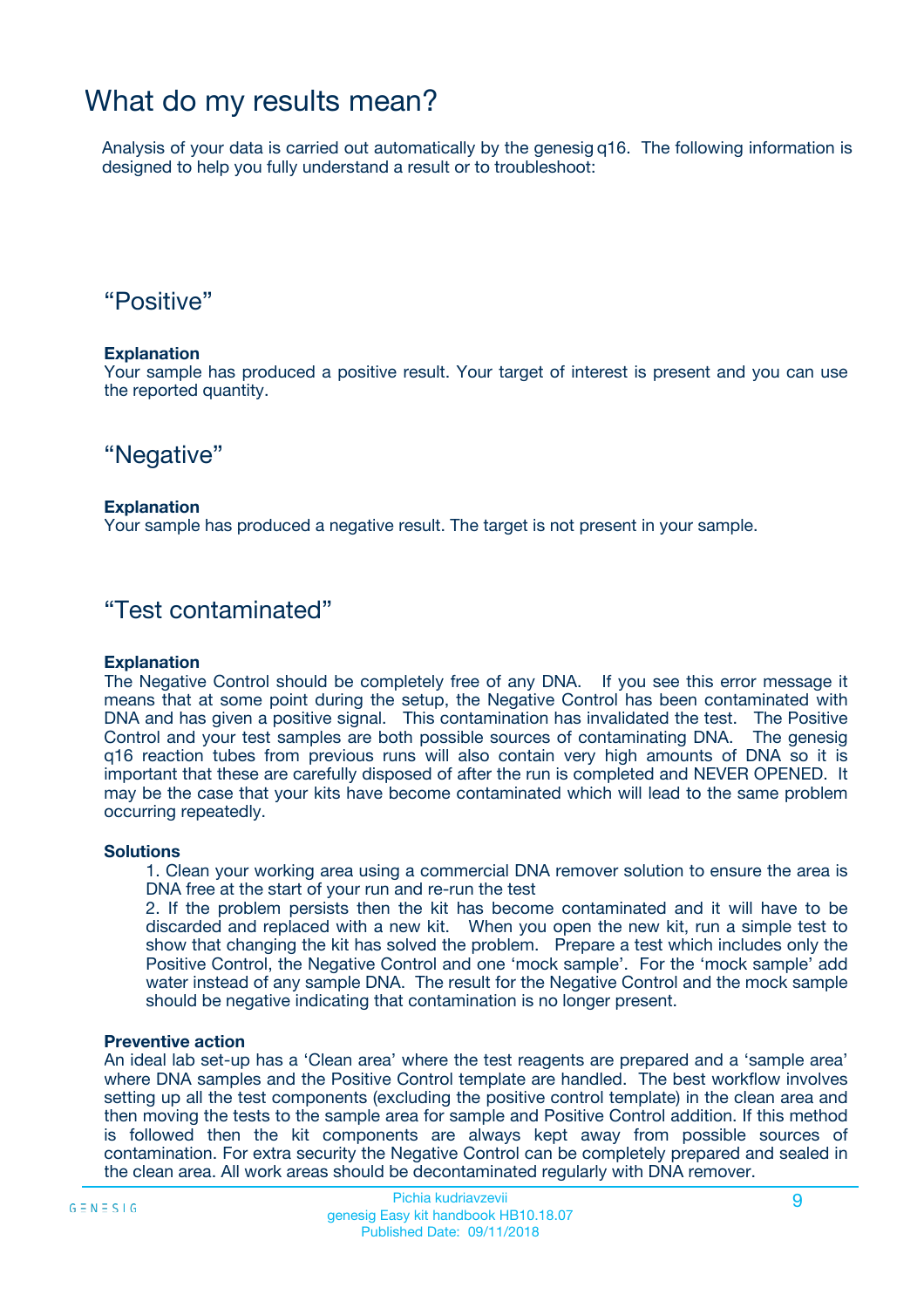### "Sample preparation failed"

#### **Explanation**

The test has failed because the quality of the sample was not high enough. The Internal Extraction Control component identifies whether the sample has been prepared correctly and is of suitable quality. This error message means that this quality control test has failed and the sample quality is not high enough for analysis.

#### **Solutions**

1. Check the sample preparation protocol for any user errors then repeat.

2. Poor quality samples can result from overloading the sample preparation protocol with too much starting material. Try reducing the amount of starting material then repeat.

3. Failing to add the Internal extraction Control DNA to your sample during the sample preparation protocol can also lead to a reported result of "sample preparation failed". Ensure that this step has not been overlooked or forgotten. If your samples are derived from an archive store or from a process separate from your genesig Easy extraction kit; you must add 5µl of Internal Extraction Control DNA into each 0.5ml of your sample to make it suitable for use on the q16.

### "Positive result, poor quality sample"

#### **Explanation**

The test is positive so if you are only interested in obtaining a 'present or absent' answer for your sample then your result is reliable. However, the test contains an Internal Extraction Control component that identifies if the sample is of high quality. This quality control test has failed and the sample is not therefore of high enough quality to accurately calculate the exact copy number of DNA present. If you require quantitative information for your sample then proceed with the solutions below.

#### **Solution**

For appropriate solutions, read the "Sample preparation failed" section of this handbook.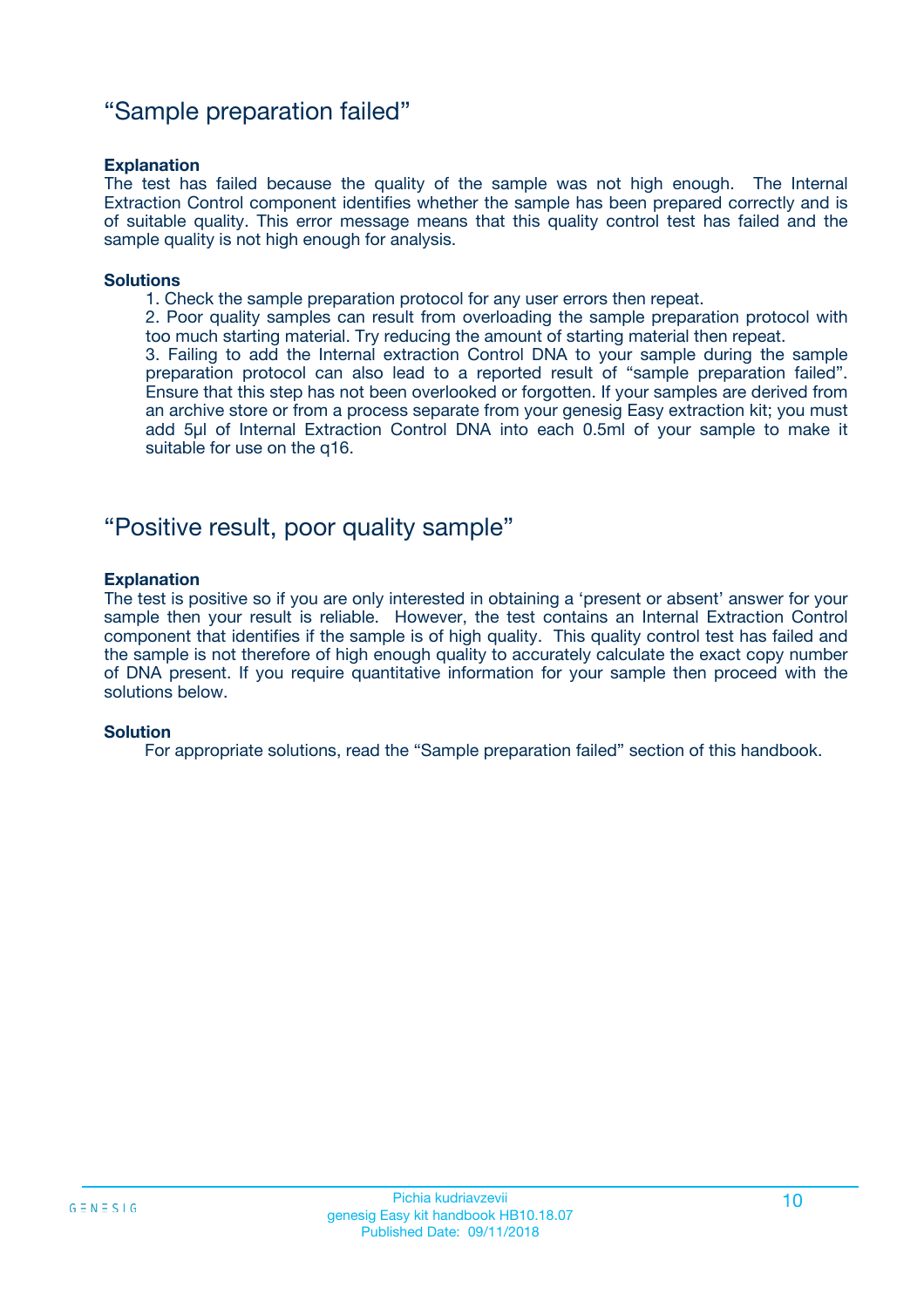### "Test failed"

#### **Explanation**

The test has failed because the Positive Control has not worked. The Positive Control is present to show that all aspects of the test are working correctly together. When this control test fails, the test as a whole is invalidated. This finding indicates that a problem has occurred in the reaction set-up part of the experiment and has nothing to do with sample preparation.

#### **Solutions**

- 1. Check the entire workflow and test set-up to look for any user errors, then repeat the test e.g. have the right colour pipettes and solutions been used with the correct tubes?
- 2. Ensure the positive and negative controls are inserted into the correct wells of your q16.

3. A component of the test may have 'gone off' due to handing errors, incorrect storage or exceeding the shelf life. When you open a new kit, run a simple test to show that changing the kit has solved the problem. Prepare a test which includes only the Positive Control, the Negative Control and one 'mock sample'. For the 'mock sample' add internal control template instead of any sample DNA. If the Positive Control works, the mock sample will now be called as a negative result.

### "Test failed and is contaminated"

#### **Explanation**

The Positive Control is indicating test failure, and the Negative Control is indicating test contamination. Please read the "Test Failed" and "Test contamination" sections of this technical support handbook for a further explanation.

#### **Solution**

For appropriate solutions, read both the "Test failed" and "Test contaminated" sections of this handbook.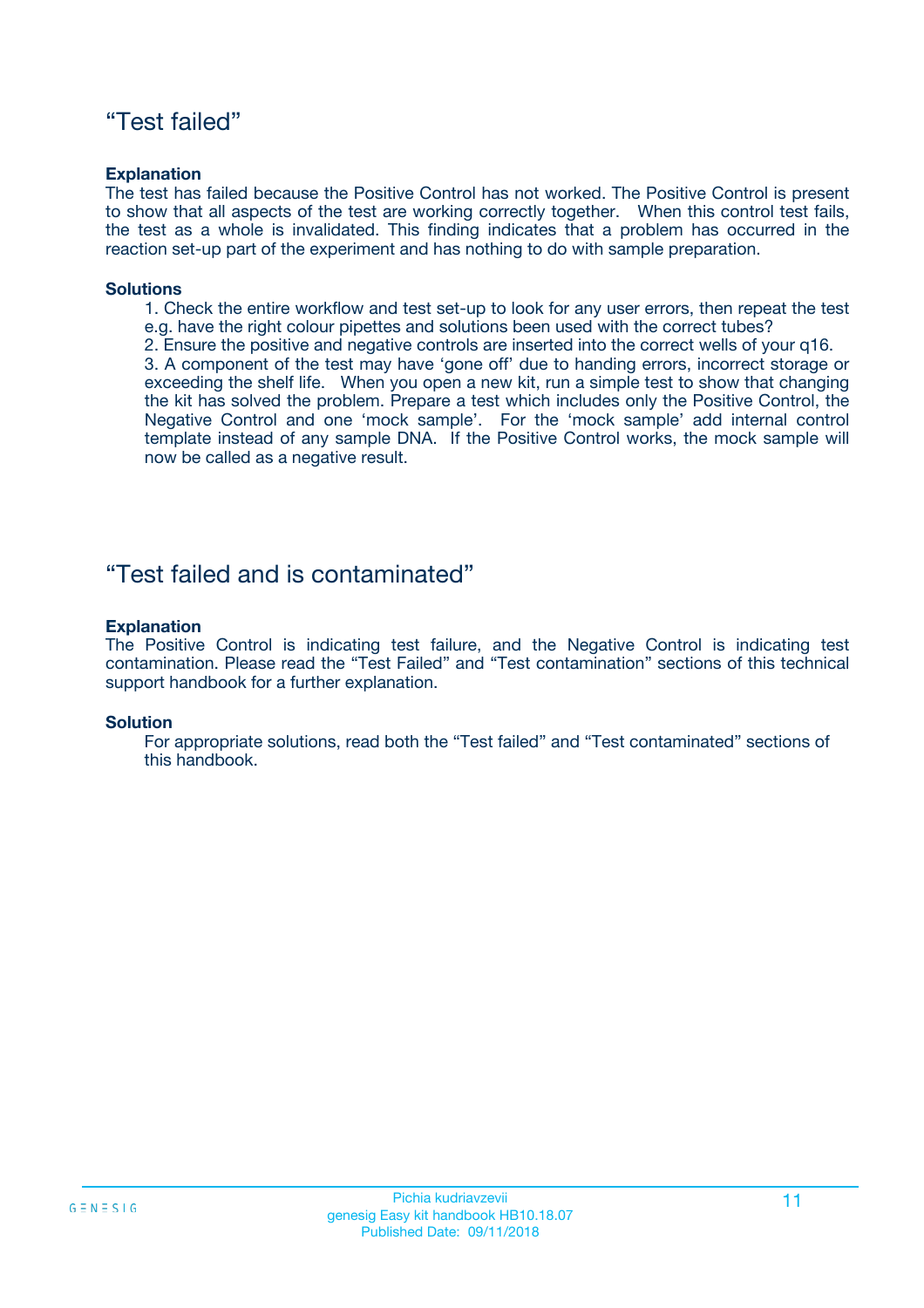## Pichia kudriavzevii

Pichia kudriavzevii was previously known as Issatchenkia orientalis and is an anamorph of Candida krusei. Pichia kudriavzevii is a fungal species of the yeast family, it has been isolated from a number of foods and fruits including sourdoughs, fermented butter-like products, a Ghanaian fermented coca bean and orange juice.

The draft genome has approximately 10,448,518 bp and has a GC content of 38.32%, there are predicted to be 4,863 protein-encoding genes.

Pichia kudriavzevii M12 is an xylose-fermenting yeast which can therefore be used in the production of ethanol. This strain also has 3 phytase coding genes – these genes are significant in improving the phytate dephosphorylation in animal/human food processing and manufacture when used as a biofertilizer.

Candida krusei has been described as the causative agent of disseminated fungal infections in immunocompromised individuals. C.krusei is still a relatively rare yeast infection however it is a multi-drug resistant pathogen (including fluconazole). This raises significant epidemiological and therapeutic concerns (it has the lowest 90 day survival rate amongst common candida species). Two methods of azole resistance have been described – overexpression of drug efflux pumps and reduced sensitivity of the target enzyme cytochrome P450 sterol 14-demethylase (encoded by CYP51).

Fast and accurate detection of Pichia kudriavzevii by real time PCR could be greatly beneficial.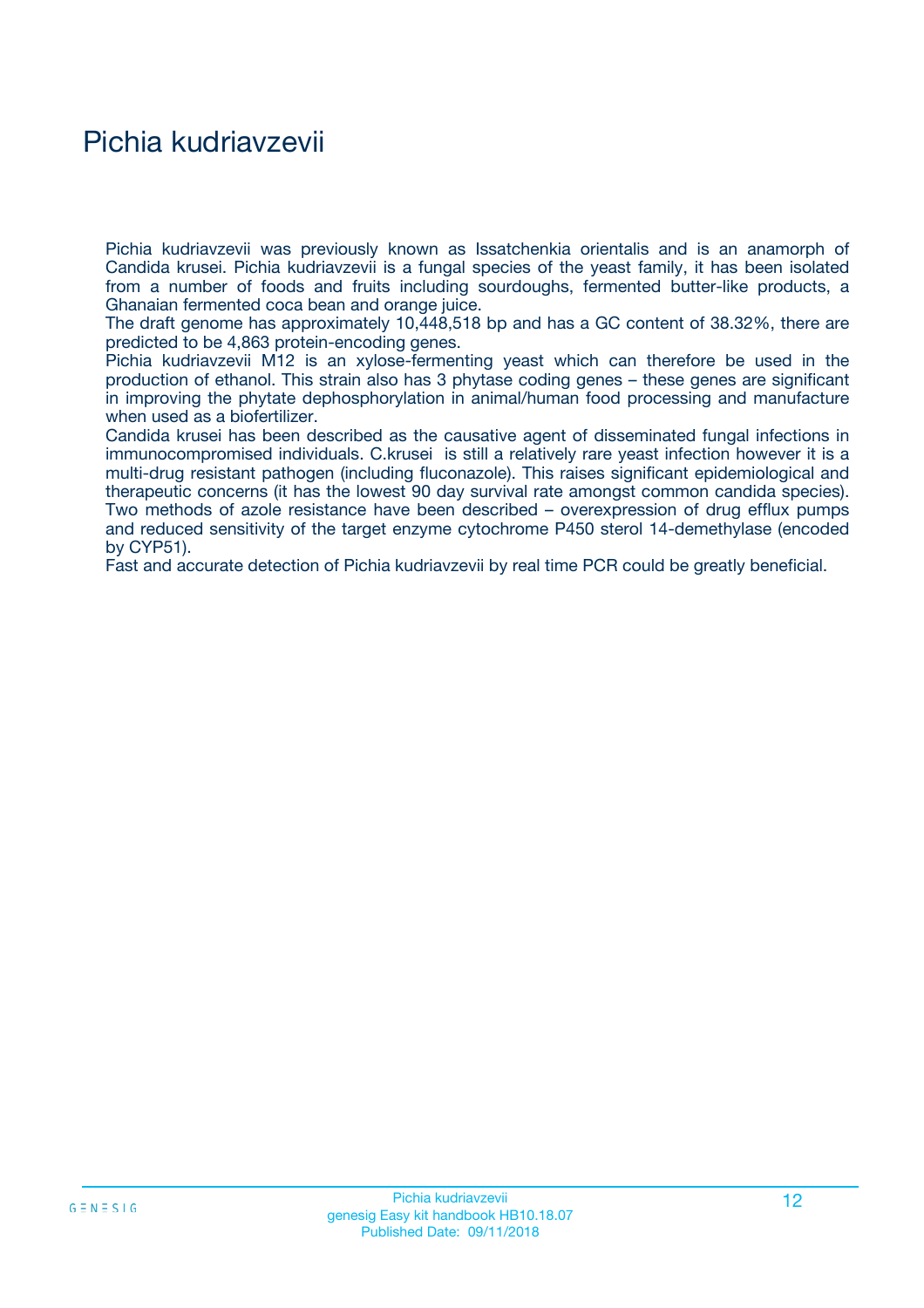## **Specificity**

The Primerdesign genesig Kit for Pichia kudriavzevii (P.kudriavzevii) genomes is designed for the in vitro quantification of P.kudriavzevii genomes. The kit is designed to have a broad detection profile. Specifically, the primers represent 100% homology with over 95% of the NCBI database reference sequences available at the time of design.

The dynamics of genetic variation means that new sequence information may become available after the initial design. Primerdesign periodically reviews the detection profiles of our kits and when required releases new versions.

If you require further information, or have a specific question about the detection profile of this kit then please send an e.mail to enquiry@primerdesign.co.uk and our bioinformatics team will answer your question.